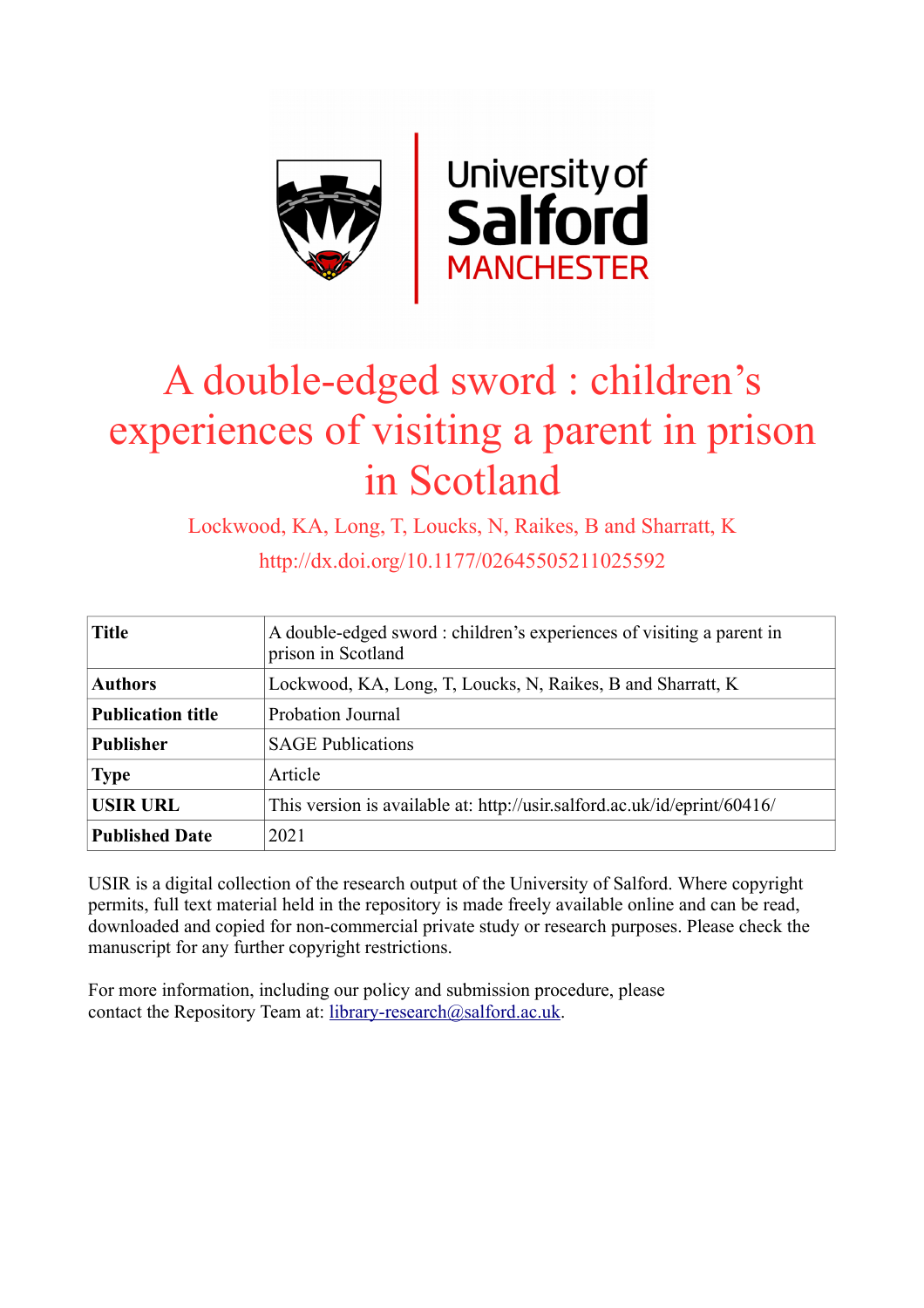**Article** 

# **Probation** Journal

The Journal of Community and Criminal Justi

# A double-edged sword: Children's experiences of visiting a parent in prison in Scotland

Probation Journal 1–18 <sup>©</sup> The Author(s) 2021  $\circ$   $\circ$ Article reuse guidelines: [sagepub.com/journals-permissions](https://sagepub.com/journals-permissions) [DOI: 10.1177/02645505211025592](https://doi.org/10.1177/02645505211025592) [journals.sagepub.com/home/prb](http://journals.sagepub.com/home/prb)



#### Kelly Lockwood<sup>®</sup> and Tony Long University of Salford, UK

#### Nancy Loucks

Families Outside, UK

# Ben Raikes and Kathryn Sharratt

University of Huddersfield, UK

#### **Abstract**

Prison visits are recognised as an important feature of a humane prison system, providing important benefits for prisoners and their family in maintaining ties (McCarthy and Adams, 2017). Scotland has a history of penal welfarism and a rightbased agenda in relation to visits (McCarthy and Adams, 2017); however, there is a lack of research that focuses on visits in the context of Scottish prisons. Equally, there is limited research that considers the perspective of children visiting a parent in custody. This paper explores the experiences of children visiting a parent in prison in Scotland, highlighting lessons for policy and practice.

#### Keywords

children of prisoners, families of prisoners, visits, child-centred, Scotland

# Introduction

Scotland's prison population has grown in recent years, with around 8,000 people in custody at any time (Scottish Prison Service, 2020). Consequently, the number of

#### Corresponding Author:

Kelly Lockwood, University of Salford, Room 510, Allerton Building, Salford M54WT, UK. Email: [k.a.lockwood@salford.ac.uk](mailto:k.a.lockwood@salford.ac.uk)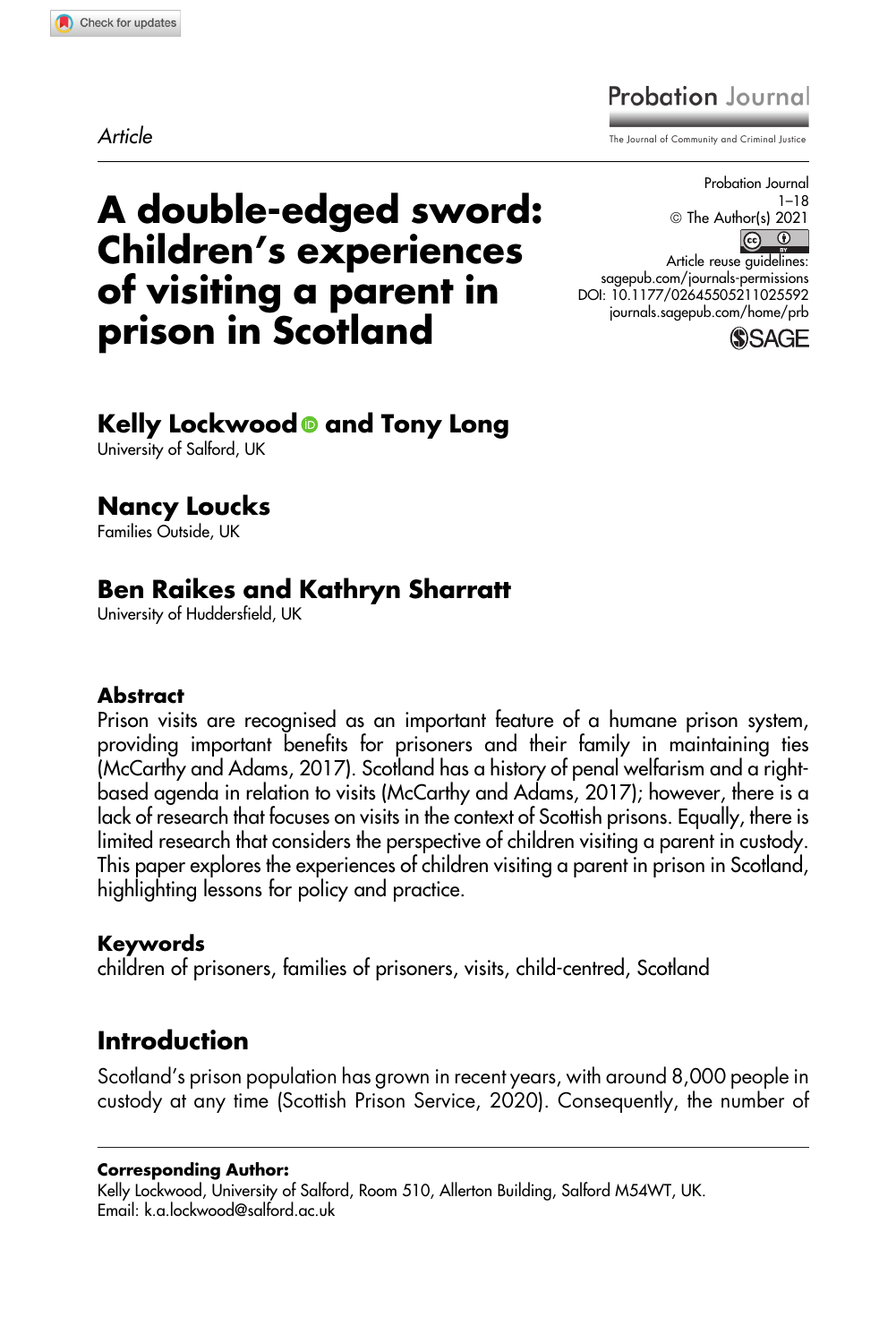families affected by a relative's imprisonment has also increased. Each year in Scotland around 20–27,000 children experience the imprisonment of a parent (Scottish Government, 2017a). Contact during custody is critical to the maintenance of family ties, facilitating prisoner well-being, reducing prison infractions, encouraging adjustment to prison life, and supporting successful resettlement (Raikes and Lockwood, 2019; McCarthy and Adams, 2017; Woodall and Kinsella, 2017).

Despite this, the needs of families of prisoners have historically been overlooked by policy makers in the UK (Booth, 2020; Perry, 2016; Woodall and Kinsella, 2017). More recently the Farmer Review (2017) explored the role of prisoners' families as a 'resettlement agency' and a pathway to reducing re-offending. Consistent with academic research, the review noted the importance of visits for maintaining and/or developing family ties (Farmer, 2017). However, the experience of children visiting a parent in prison is explored less in academic research. What is known about the visiting experience has also tended to emerge from interviews with children's parents and/or caregivers. Few studies have incorporated views of children themselves, though there are exceptions (Flynn, 2014; Jones et al., 2013; Lockwood and Raikes, 2011, 2019; McGinley and Jones, 2018). Research in the UK has also largely focused on England and Wales, with the Scottish context less well explored. With high levels of social inequality disproportionately distributed within its prison population (McCarthy and Adams, 2017), specific recognition of the needs and experiences of children with a parent in prison in Scotland is merited as these families are more likely to have multiple disadvantages and complex needs (Phillips and Erkanli, 2008). Equally, visitation remains challenging for many families in Scotland owing to distance of the prison from their homes (Loucks, 2012). Drawing on a wider study exploring the experiences of children with a parent involved in the criminal justice system in Glasgow, this paper addresses gaps in knowledge to explore the experiences of children visiting a parent in prison in Scotland.

#### Parents in prison and their children

Scotland has one of the highest rates of imprisonment in Europe (Scottish Centre for Crime and Justice Research (SCCJR, 2019) and almost two-thirds of Scottish prisoners are parents (Howard League Scotland, 2015). Specific recognition of the needs of children affected by parental imprisonment in Scotland is merited, as these are often among the most complex cases encountered by child protection services (Phillips and Erkanli, 2008).

Children of prisoners have been referred to as 'invisible' victims of punishment, as the challenges they experience are often not immediately recognised (Perry, 2016; SCCJR, 2019). They may experience a range of difficulties including behavioural problems, anxiety, anger, confusion and depression (Flynn, 2014; Jones et al., 2013; SCCJR, 2019); and are disproportionally represented amongst children accessing mental health services (Phillips et al., 2002). They are known to have higher emotional needs than their peers (Woodall and Kinsella, 2017); and can experience symptoms indicative of post-traumatic stress disorder (Sharratt, 2014).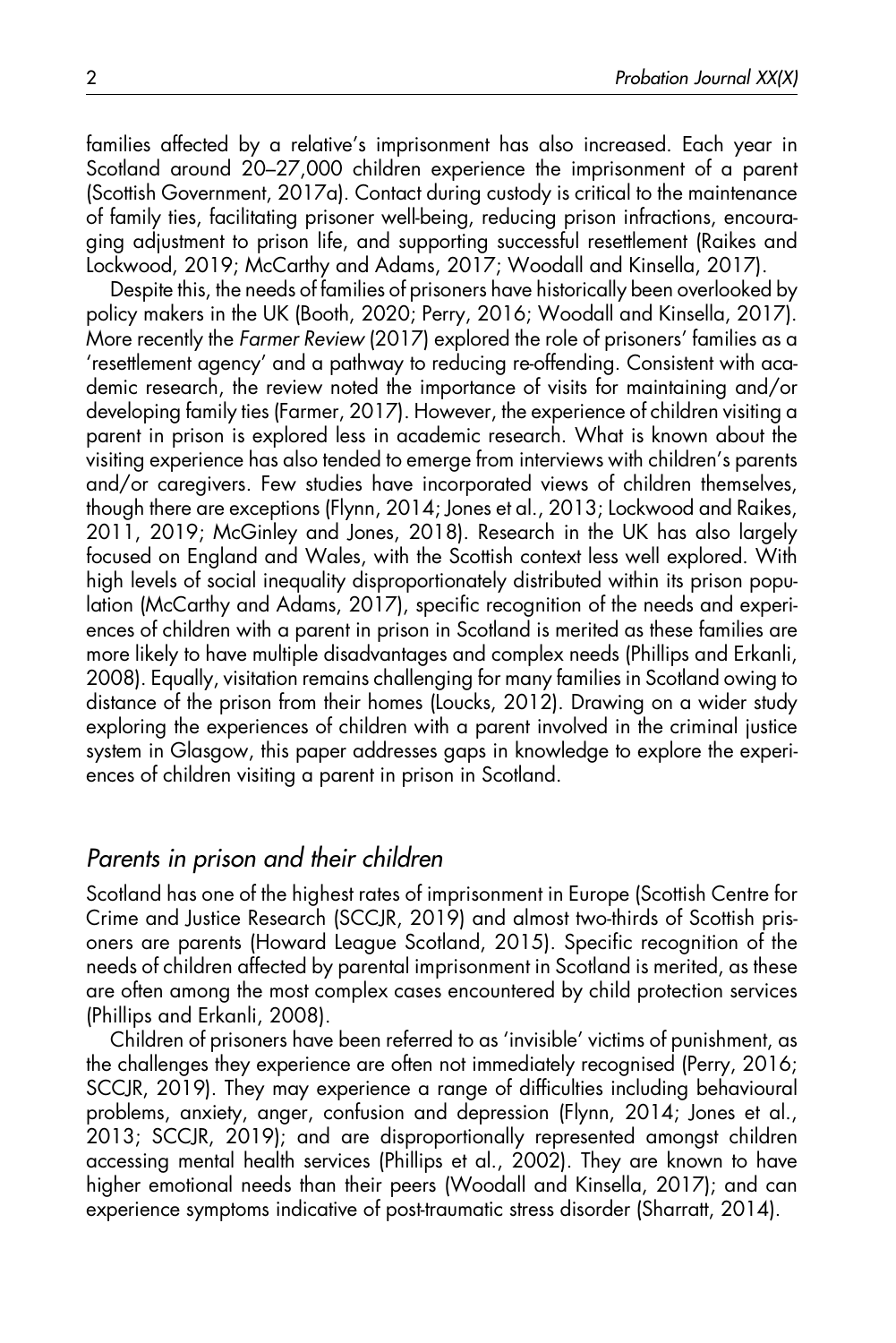Having a parent in prison also exerts a significant impact on children's education; including poorer attainment and attendance and more behavioural issues compared to their counterparts (Sharratt, 2014). Parental imprisonment can also bring about stigma, bullying, victimisation and social isolation (Murray et al., 2012). Children of prisoners are more likely to engage in anti-social or offending behaviour than other children (SCCJR, 2019). However, rather than an intergenerational transmission of convictions, there may be other familial, socio-economic and individual risk factors that increase the likelihood of offending behaviour for these children (Farrington et al., 2009). Whilst children are far more likely to experience paternal than maternal imprisonment, the imprisonment of a mother can be far more disruptive than that of a father (Jones et al., 2013); with increased likelihood of unstable care arrangements and changes in school (Poehlmann, 2005).

The Children and Young People's Commissioner for Scotland raised concerns about the profound impact of having a parent in prison. He acknowledged the lack of progress in improving outcomes for this group of children, despite focused attention from the United Nations and the Council of Europe; and called for the prioritisation of the human rights of children of prisoners to maintain contact with their family and to be treated with dignity (Long et al., 2019).

#### Prison visits

The benefits of visitation for prisoners and their family are widely recognised as an important feature of a humane prison system (Booth, 2020; Flynn, 2014; McCarthy and Adams, 2017; Raikes and Lockwood, 2019; Sharratt, 2014). Reducing social isolation during imprisonment, family contact can promote prisoner mental wellbeing and has also been linked to reduced depression during resettlement (Kinsella and Woodall, 2017). The Farmer Review (2017, 2019) argued that strengthening family ties during custody was the 'golden thread' to reducing re-offending. However, Hutton (2016) argues that viewing prisoners' families primarily as a means to reduce re-offending, fails to take into account their own rights under the European Convention on Human Rights 1950 (ECHR) and the United Nations Convention on the Rights of the Child 1989 (UNCRC). Similarly, Booth (2020: 33) has noted significant 'disparities between policy rhetoric' that promotes family contact and the reality of 'managing family relationships owing to restrictions and limitations' that continue to impede regular or quality contact.

The distance to the prison and associated costs of travel have been identified as barriers to visitation for families both in the UK and other international contexts (Flynn, 2014; Sharratt, 2014). Scotland has remote geographical areas with poor public transport links impeding access to prison visits (Loucks, 2012). Higgenbotham (2007) found that 40% of families spent 5–12 hours journeying to the prison. The Prison Reform Trust (2010) revealed that Scottish prisoners reported visitors experiencing problems owing to the distance of the prison from their home (61%) and associated cost (57%).

Visiting conditions are a further barrier to contact, with restrictive environments leading to more negative visit experiences (Poehlmann et al., 2010). Noisy visits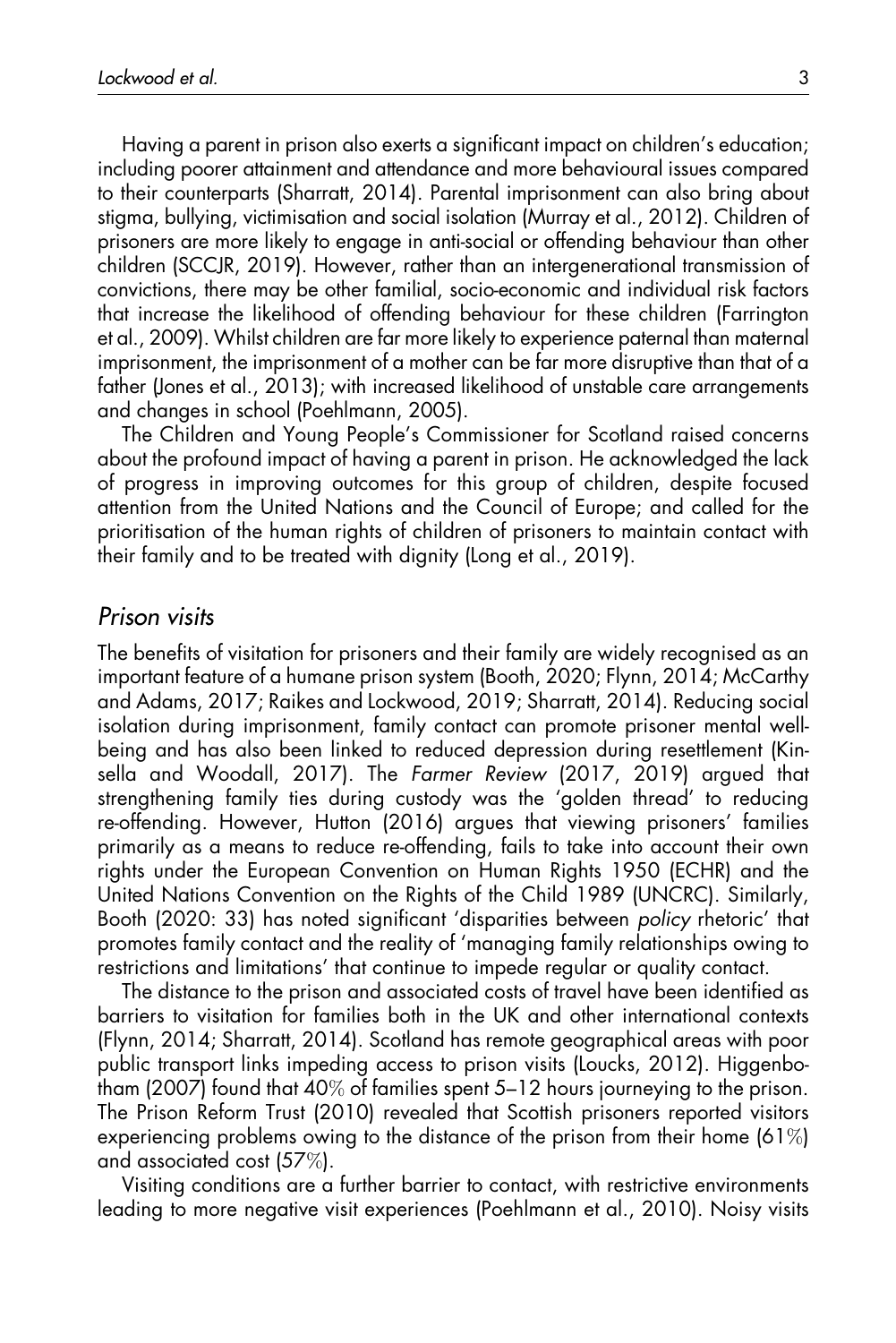halls with constant supervision, limited physical contact and lack of privacy can lead to a false family experience (Raikes and Lockwood, 2011). For parents in custody, visits are often valued as a means of preserving relationships with their children yet can equally reinforce feelings of guilt and shame and their inability to interact with their children. Unable to reconcile imprisonment with good parenting, some parents adopt a protective mechanism of not allowing their children to visit (Lockwood, 2018; Woodall and Kinsella, 2018). However, for some families, prison visits can provide 'rare moments of sobriety and reflection' and 'an idealised version of interpersonal interaction' (Moran and Disney, 2019: 275).

Strained relationships between caregivers and parents in prison are cited as further barriers to visitation (Flynn, 2014; Raikes and Lockwood, 2011; Sharratt, 2014). The quality of the relationship between the imprisoned parent and those caring for their children is therefore critical to the parents' ability to maintain contact with their children. This can be particularly challenging when the relationship is fractured, with some carers refusing or being reluctant to facilitate contact (Lockwood, 2018; Poehlmann, 2005); this may be motivated by a desire to protect the child from having to experience the prison environment (Brookes, 2020) or to further punish the parent in prison (Flynn, 2014). However, contact may also be prohibited by statutory agencies, such as Social Services or Probation, owing to safeguarding concerns (Ansbro, 2014). This is usually when the parent in prison has been the perpetrator of severe abuse in the family home or is identified as posing a risk to children (Brookes, 2018).

The growing body of research exploring children's experiences of when they do visit a parent in custody highlights complex and nuanced responses (McGinley and Jones, 2018). Children often value visits with the opportunity for physical contact and interaction and to demonstrate ongoing support for their parent in prison (Sharratt, 2014). Visits can also reassure children of their parents' well-being and alleviate concerns about their living conditions (Jones et al., 2013). Maintaining regular contact can also facilitate more satisfying relationships both during and after prison (Poehlmann, 2005); and is associated with better emotional adjustment and more effective coping skills for children (Murray, 2005). However, the prison environment can equally be unpleasant and intimidating for children; Sharratt (2014: 763) concludes that prison 'environments are harmful to children's emotional wellbeing and are not conducive to quality parent–child interaction'.

Jones et al. (2013) highlighted that despite good relationships with their parent in prison, some children found visits distressing, consequently visiting less frequently or not at all. However, in contrast, Flynn (2014) noted that despite the largely negative visiting experience for adolescents with a mother in custody in Australia, most still wanted to visit more often. Consistent with different international contexts (America: Casey-Avecedo and Bakken, 2002; Australia: Flynn, 2014), research estimates that over half of parents in custody in the UK receive no visits from their children throughout their sentence; disproportionately impacting women who tend to be held further away from their homes than their male counterparts.

Parkes and Donson (2018) have argued that prison authorities need to be proactive in responding to their legal responsibility to respect children's rights and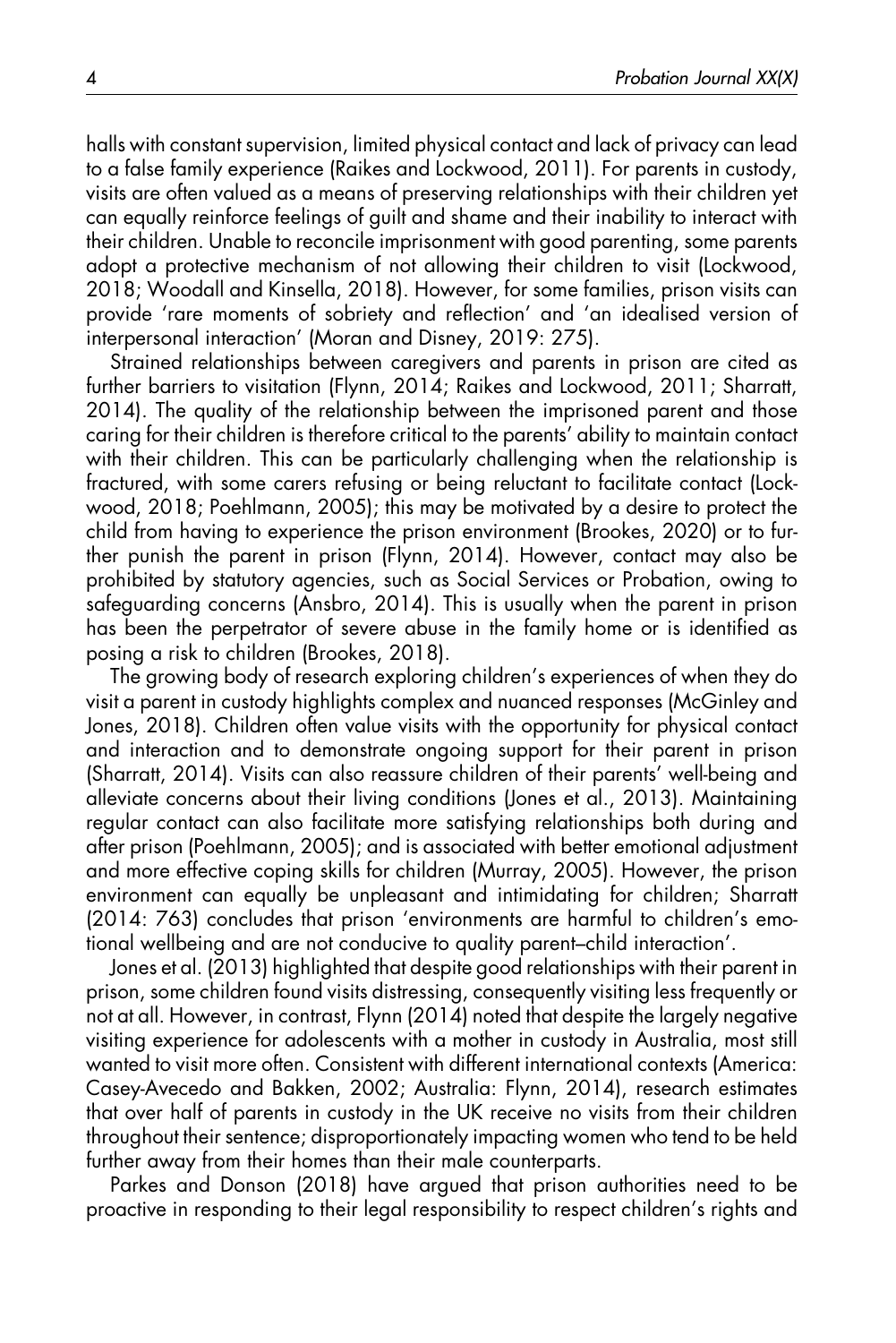protect their wellbeing, in order to prevent long term damage. The partnership between prisons and the voluntary sector has improved the quality of visits (Alston-Smith, 2017); yet, there can be significant discrepancies in practice across the estate (Alston-Smith, 2017); with Hutton (2016: 348) noting that 'some visiting experiences are more survivable than others'.

#### Scottish context

As with many Scandinavian countries' context of welfarism (James, 2014), Scotland has a strong emphasis on social work underpinning much of its penal policy. Formal recognition for children's right to visit their parents is seen in the Scottish Prison Service Family Strategy (2017) and Article 9 of the UNCRC. Prisoners are therefore allowed access to visits independent of any incentives or privileges scheme; this is significantly different to the system in England and Wales, and the United States whereby visits are framed as a 'privilege' rather than 'right'. In such countries, visits are an incentive to maintain good behaviour and can be removed if prisoners violate rules or fail to engage with education and training (McCarthy and Adams, 2017).

As in England and Wales, the Scottish system facilitates different categories of visits: open, closed and children's visits. Open visits range from remand prisoners having daily half-hour visits (up to six per week) to convicted prisoners having weekly one-hour visits. However, unlike the rest of the UK and other international contexts, Scotland does not offer overnight contact. Overnight contact is a relatively new concept in England and Wales with limited availability (Raikes and Lockwood, 2011, 2019), yet is well established in Scandinavia, France, Ireland, Canada, Australia and several states in America (Eurochips, 2006; Flynn, 2014). Such facilities vary in length of stay and availability yet provide a more child-oriented environment (Flynn, 2014; Raikes and Lockwood, 2011). In England and Wales overnight contact is primarily accessible to mothers in prison and their children and only in a very limited number of establishment (Raikes and Lockwood, 2011, 2019). Although the potential of overnight contact was prioritised for development in the National Offender Management Service 2015–2016 Business Plan, progress has been limited.

## Methodology

This paper draws from a wider study, commissioned by NHS Greater Glasgow and Clyde, to explore the impact on children of having a parent involved in four stages of the criminal justice system in and around Glasgow: arrest, community penalty, imprisonment and resettlement. The child-centred study was based on family cases with the child or young person as the index with their parents and/or carers and the professionals involved with the family (See Table 1). Organisations supporting families of prisoners were approached to identify potential participants, and to seek their agreement to be put in contact with the researchers. Formal approval was secured from the university research ethics committee (HSR1617-22).

Participants were interviewed in their location of preference. Interviews focused on the children and young people's experience at the stated point of involvement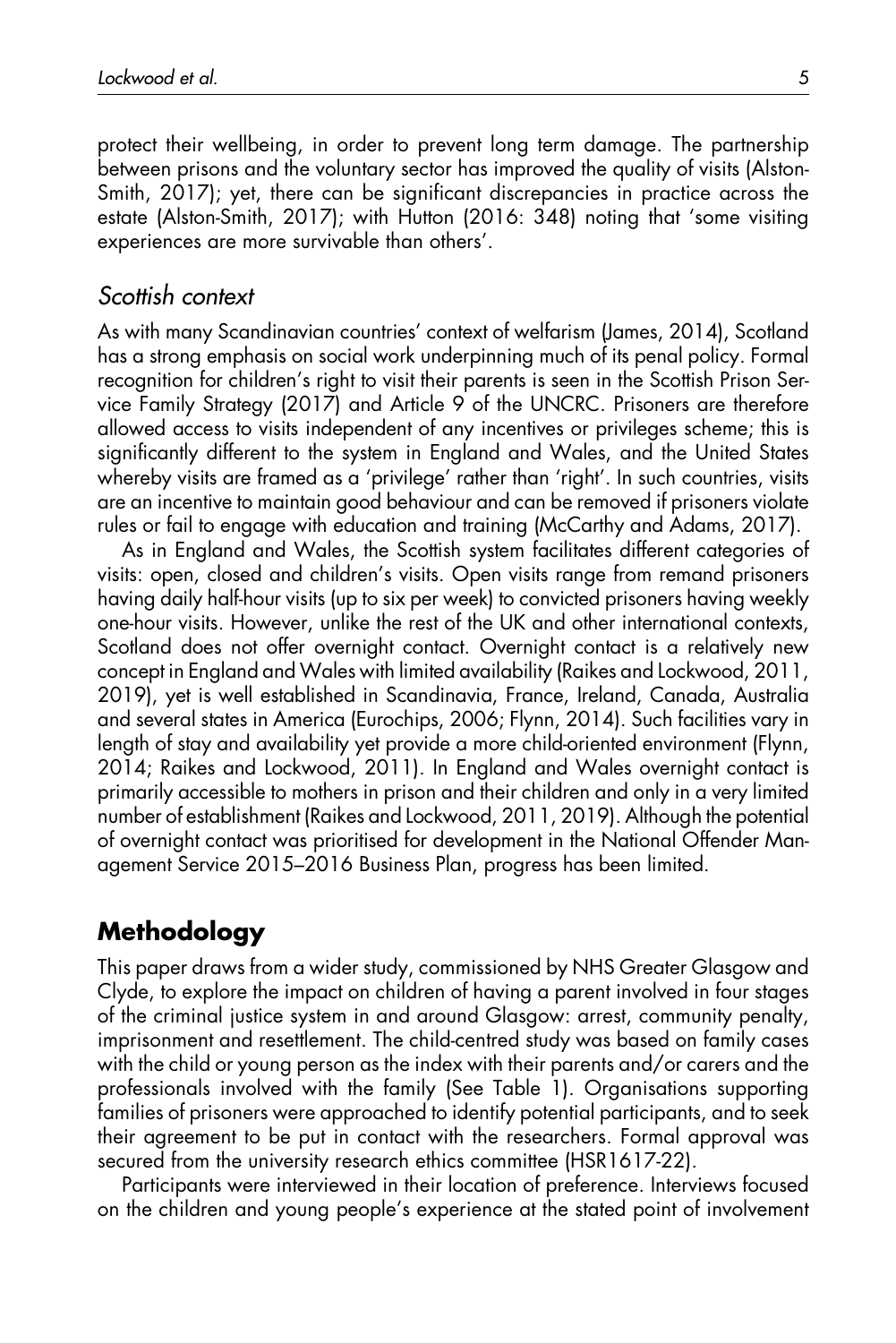| Case    | Pseudonym | Description                                                   |
|---------|-----------|---------------------------------------------------------------|
| Case 1  | Olly      | Male, father in custody.                                      |
|         | Mandy     | Olly's mother.                                                |
| Case 2  | Bethany   | Female, aged 18, mother previously served custodial sentence. |
|         | Karen     | Professional supporting Bethany.                              |
| Case 3  | Zoe       | Female, mother previously served custodial sentence.          |
|         | Brenda    | Zoe's mother, previously served custodial sentence.           |
| Case 4  | Kerry     | Female, aged 18, mother in custody.                           |
|         | Sue       | Professional supporting Kerry.                                |
| Case 5  | George    | Male, father in custody.                                      |
| Case 6  | Mia       | Female, father in custody.                                    |
|         | Elsa      | Mia's mother                                                  |
| Case 7  | Clare     | Female, father in custody.                                    |
| Case 8  | Poppy     | Female, father in custody.                                    |
| Case 9  | Ava       | Female, father in custody.                                    |
|         | David     | Ava's father previously served custodial sentence.            |
| Case 10 | Patrick   | Male, 18, father in custody.                                  |

Table 1. Participant details.

with the criminal justice system and their reactions, understanding and experiences of support. Focused interviews with parents and professionals addressed the impact on the child, themselves, and the family unit. In total, fourteen cases from 10 families were recruited with parents participating in twelve and four professionals from three cases also interviewed. Interviewing different stakeholders enabled a wider perspective to be obtained.

Recorded interview data was transcribed verbatim and analysed initially by case (index child, parents, carers and involved professionals). Data was then subjected to framework analysis (Smith and Firth, 2011), with the initial frame set at a meeting of the researchers to represent recurring issues that emerged during initial analysis. This paper focuses specifically on data relating to visiting a parent in prison, drawing on 18 of the interviews: children and young people (n = 11), parent carer (n = 3), parent with experience of custody (n = 2) and involved professional (n = 2) (Table1).

The children and young people were aged 8–24 years. In eight cases the parent was currently serving a custodial sentence, and three had recently been released from custody. In three cases the imprisoned parent was a mother, and in eight the father. Contrasting existing research, visiting was comparatively high across the sample, especially for younger children with a father in prison.

## Findings

#### Complex needs and multiple disadvantage: Impact on visits

The accounts of many participants in this research explicitly and repeatedly spoke of the multiple and complex needs and disadvantages within which they and their families experienced imprisonment. Participants lives were often characterised by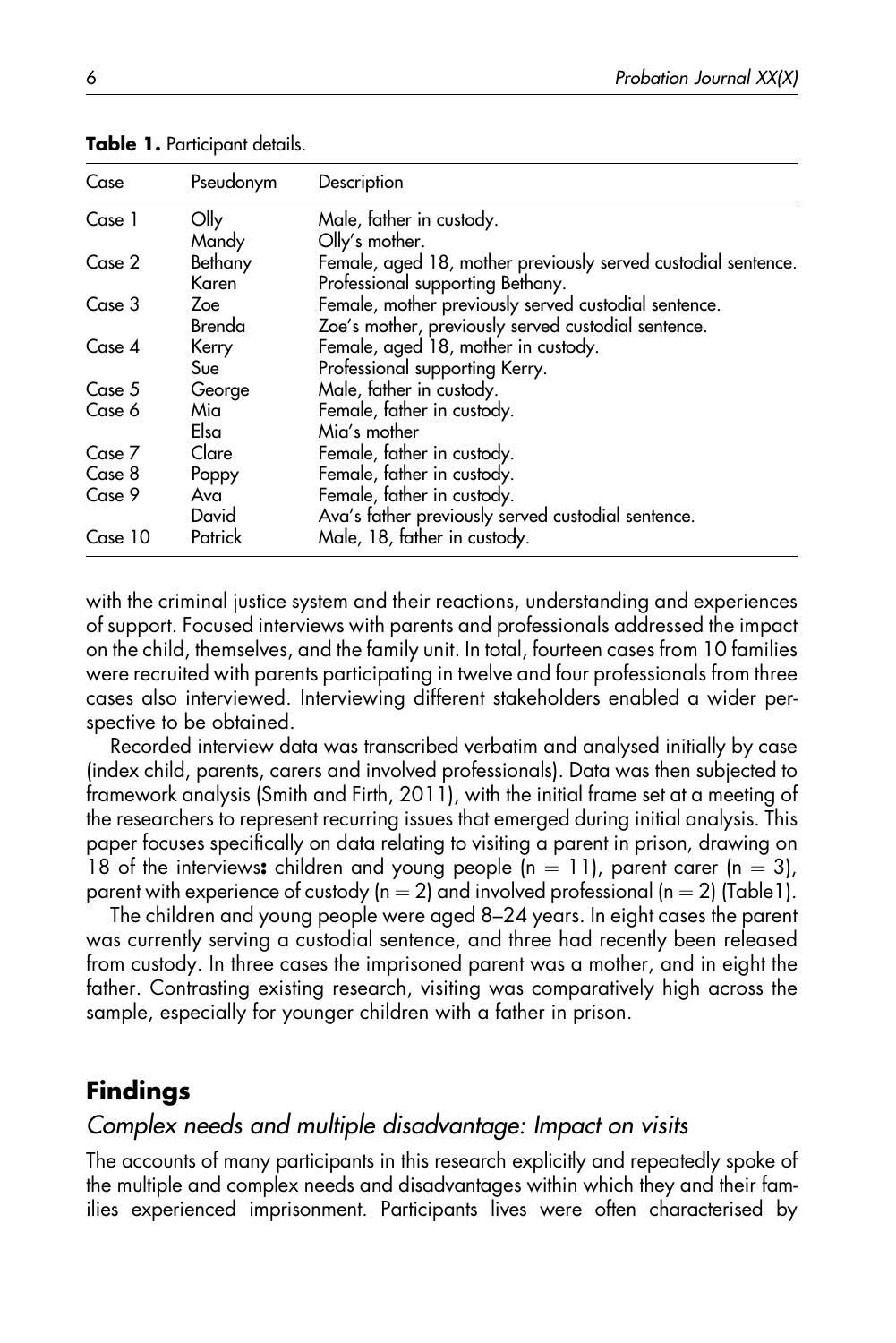substance misuse, bereavement, poor mental and physical health and disabilities, and histories of domestic, sexual and emotional abuse. Research recognises prisoners and their families as having complex needs (Woodall and Kinsella, 2017); however, evident in this study was the way in which such issues interact with prisoners' and families' abilities to maintain or rebuild familial relationships through contact.

In particular, many families were dealing with the complex mental ill health of either the imprisoned parent, children and/or the children's carers. Research emphasises that family ties are protective factors for prisoners' mental wellbeing (de Motte et al., 2012) and explores the role of families in providing social capital in order to promote successful rehabilitation and resettlement (Booth, 2020). However, this study highlighted the way in which mental ill-health can have significant implications for managing and maintaining contact during custody.

Mandy (Olly's Mother, Case 1), mother to three children with a father in prison, told of her children's father's long-term mental ill-health; 'Before he went to prison, he couldn't cope with life ... , the mental health'. Mandy stressed that she felt the prison was 'not dealing with his mental health', leading to challenges in maintaining contact. She explained that 'he [father] does not want visits... , he cannot cope with the volume [in the visits hall]' and went on to explain that 'if [he] finds out about the visits, he'll cancel them'. The family had developed a strategy to reduce the anxiety and stress of visits, avoiding 'the ones [visits] at night' owing to the high volume of visitors and consequent noise. Olly (Case 1) also explained that owing to his dad's anxiety about visits, they 'don't tell him ... , until ten minutes before a visit'. Mandy concluded that, as a family, 'it feels as if we've not got a relationship anymore'; explaining that this was stressful for the children and that 'there needs to be work done on his end [at the prison] ... , so that it doesn't affect the kids'.

Brenda (Case 3 – mother who had previously served a prison sentence) also gave an account of prison visits that highlighted how existing mental health issues impacted the experience of visits, but equally, the cyclical nature of this, in which the negative impact of visits then exacerbated her mental health. Brenda explained that she had post-traumatic stress disorder and how the noise of visits and the presence of uniformed officers could be a trigger, causing further anxiety and distress: 'I've got post-traumatic stress through my brother dying ... , and from them as well [prison officers] and every time I see them I'm like, "It's the Police!" ... , every wee noise'.

Bethany (Case 2 – a young woman whose mother had previously served a prison sentence), told of her mother's mental health problems; 'She's got a lot of mental health ... , personality disorder, anxiety, depression'. This was reiterated by Karen (professional supporting Bethany), who explained that Bethany's mother 'has long and enduring mental health issues'. Bethany told of a challenging and fragmented relationship with her mother and how she struggled with her mothers' behaviour during visits:

The way my mum acted, it was as if she didn't care, she was not sorry she was in there. It was like it was one big joke to her. (Bethany, Case 2)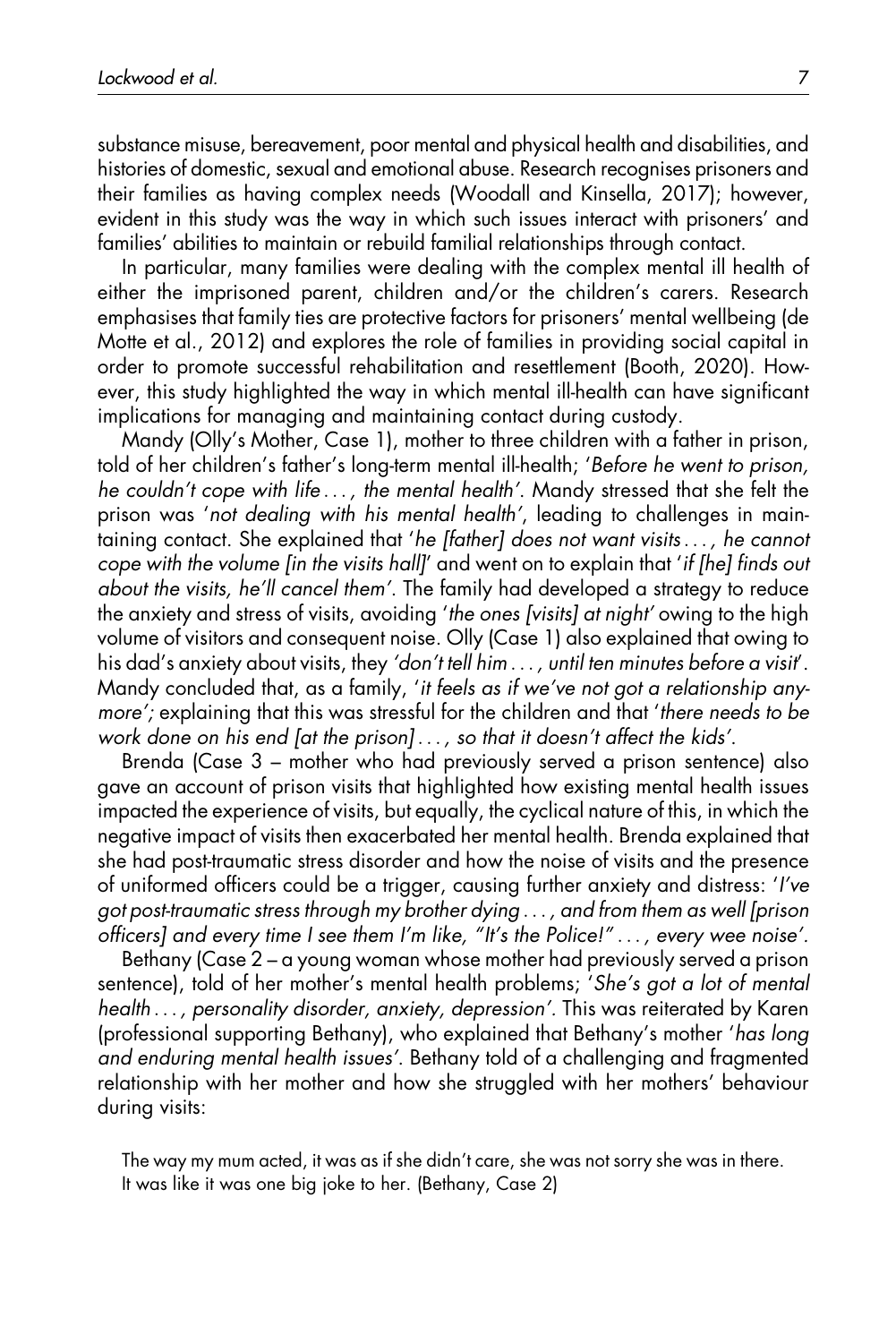Bethany told of limited support in managing the visits and her relationship with her mother during custody and consequently stopped visiting. Karen recognised the potential risk of visits and questioned Bethany's mother's motivation, expressing concern that Bethany had been manipulated into visits to gain favour at court and that 'nobody protected [Bethany] from that'.

Kerry (Case 4), a young woman whose mother was serving a prison sentence at the time of interview, also experienced significant challenges both during and after visits with her mother in prison. Sue, a professional supporting Kerry explained, '[She] struggles to regulate emotions at all ... and uses drugs and drinking as a coping mechanism'. At the time of interview Kerry was 18 years old and was starting to rebuild a relationship with her mother who was coming to the end of a long-term prison sentence and with whom Kerry had had limited contact throughout her childhood. Sue explained that Kerry's mother's imprisonment had 'provided the opportunity [for Kerry and her mother] to have contact' but that this was a 'daunting experience for [Kerry] ... , because she had not seen her mum for a long, long time'. Kerry also alluded to her mother's mental health problems; 'My mum had her own issues, and then she's just never dealt with them'. Both Kerry and Sue's accounts indicated inconsistency in the frequency, quality and success of visits. Sue explained that when visits were less successful, Kerry was often left feeling 'abandoned' and 'rejected'. Sue recognised the value of contact but equally that 'it had risks'; and went on to explain that; 'at times [Kerry] has walked out the visiting room ... , really distressed'. Sue often worried that Kerry might 'self-harm' or 'use alcohol or something else' in order to cope with her emotions.

Both Bethany and Kerry's stories highlight the complexity of challenges facing young people visiting a parent in prison, including differing expectations about parent-child relationships and a sense of being disappointed with their parent. Professionals interviewed recognised there should be more support 'in terms of building that relationship' between 'child[ren] and parent in prison' (Sue; Case 4 – professional supporting Kerry); and in recognising and navigating the potential risk posed to young people of visiting a parent in prison (Karen; Case 1– professional supporting Bethany).

#### The emotional impact of visiting a parent in prison – Visits as a double-edged sword

For many children, visiting their parent in prison brought about competing and contrasting emotions; whilst children often told of being happy to see their parent, they also spoke of visits causing them much distress. Mia (Case 6, father currently in custody) captured her mixed feelings:

They [the prison] are destroying the whole emotion of looking forward to seeing your parent, because you are so looking forward to seeing this person, but you know what's coming when you get to the prison. (Mia, Case 6)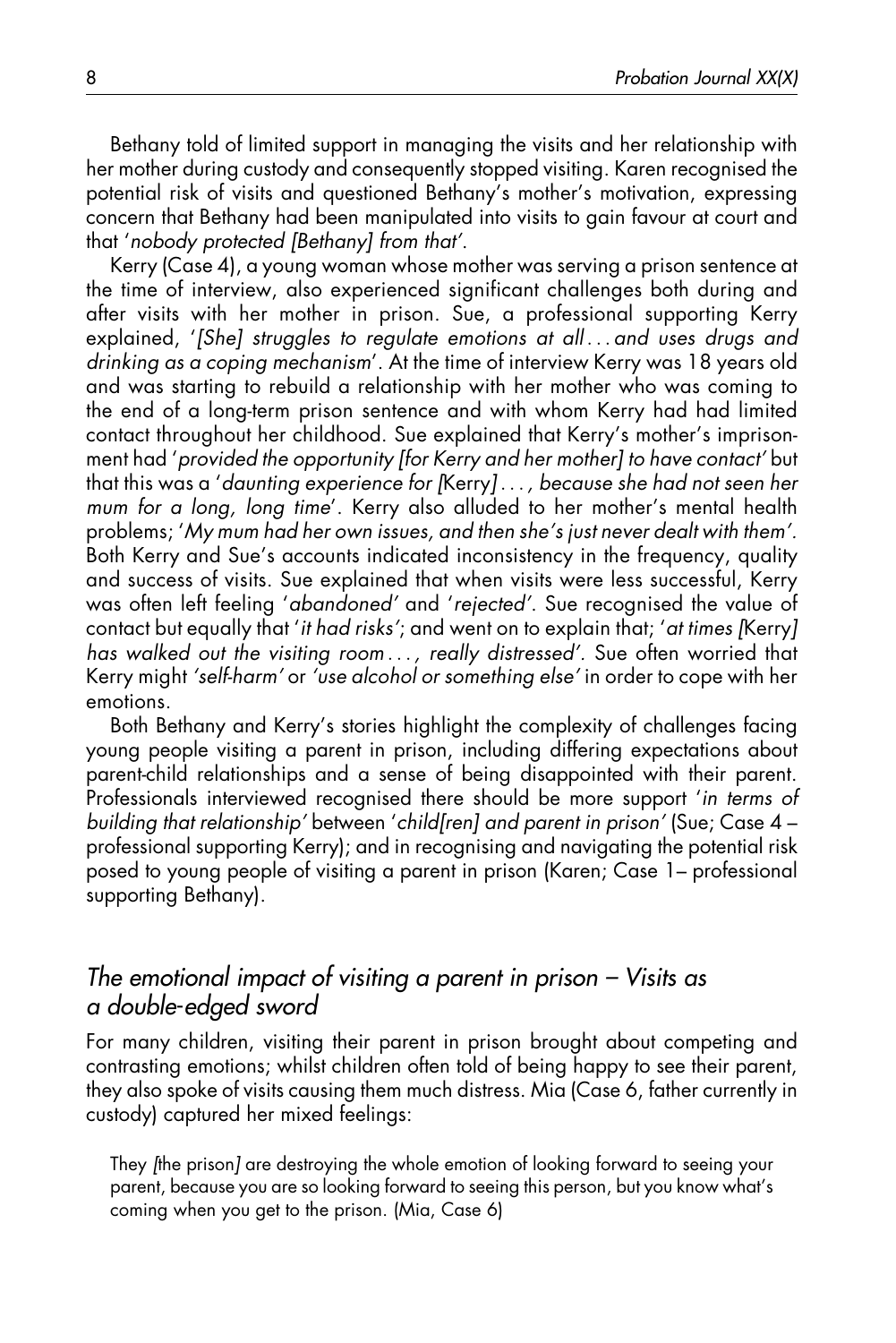#### False sense of family

Many families spoke of the challenging prison environment and highlighted that the atmosphere was not conducive to meaningful contact. For some children, the environment was particularly intimidating.

The visiting rooms are absolutely shocking ... , and it's horrible. I've seen other people in that visiting room getting angry with each other ... , it scared the living shit out of me. (Kerry, Case 4)

They're horrible ... , it's like the vibes in the room are depressing. It's upsetting and not nice. (Clare, Case 7, father currently in custody)

The artificial atmosphere of the visit hall was considered to be inconducive to productive family interaction, often creating additional stress for children and their parents.

Sitting at a school table with four people staring at each other, what are you going to talk about? You are sitting there and you're thinking, 'I spoke to you on the phone last night'. (Mia, Case 6)

Just sitting across from them at a table which is so unnatural because they wouldn't do that with their parents if they were seeing them at home. (Kerry, Case 4)

Poppy (Case 8 – father currently in prison) noted the monotony of visits, explaining that there is 'nothing to do at all' and that she and her siblings end up 'just sitting there looking at' their father. This is consistent with research by Woodall and Kinsella (2017) who noted that children often report feeling bored and restless on visits. George (Case 5) explained how he attempted to overcome such boredom; 'I've been learning how to beatbox ... , and I just beatbox for him [father]'. Whilst George told of actively taking responsibility for disrupting the monotony of visits, this may indicate an unnecessary burden being placed on children to be entertaining and manage the quality of the visit experience.

Despite visits being a right rather than a privilege in Scottish legislation, there was a sense of children's acceptance of the unsatisfactory visiting conditions owing to the desire to see their parent. This was illustrated by George (Case 5) who suggested 'it's worth it. I cannot turn it down because he's my dad' and Patrick (Case 10) who indicated 'It's a bit shit, but we have to do it'. Many of the participants also articulated solutions to the challenges of visits. A longing for 'things to do' to address the awkward and false family environment was expressed. Olly (Case 1) suggested 'a place outside'; and Kerry (Case 4) called for space and activities that are 'not forced ... , something that's natural'.

#### The challenge of 'goodbye'

Nearly all of the families who participated in this research spoke of the challenges of visit ends. Clare (Case 7) explained that she found it 'horrible to see [her father] turning the corner, that final "bye"'. Whilst existing literature has identified that visits can be an effective means of alleviating some of the worries children have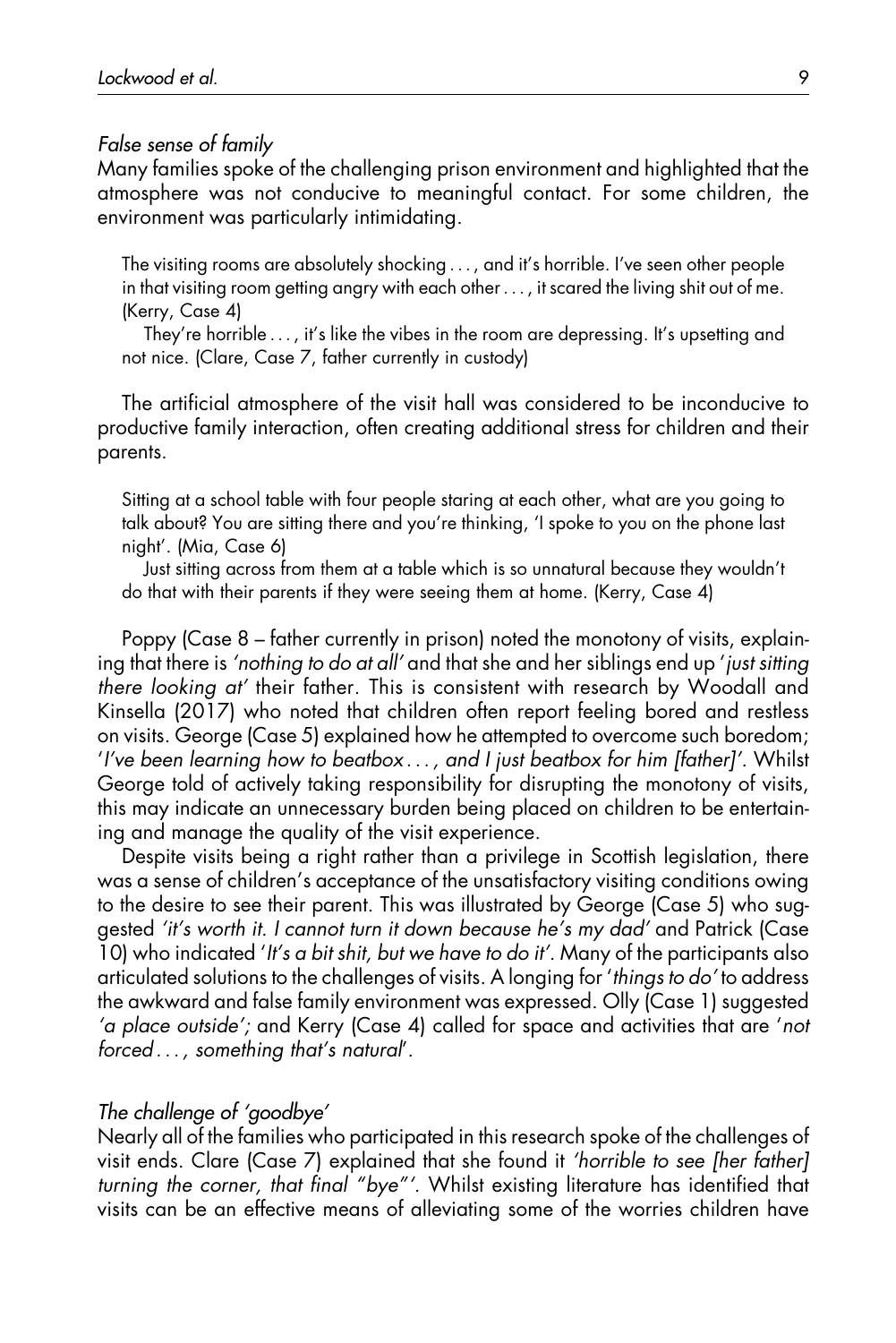about the conditions in which their parents are held (Sharratt, 2014), this study highlighted how, for some children, such worries were exacerbated as they watched their parent return to the main prison building. Poppy (Case 8) explained:

I hate to leave him, I don't like it, because I just see him go through this dark door away from me and it's just not nice because it's a dark door with dark holes in it and it doesn't look that warm or anything. (Poppy, Case 8)

Similarly, Mia (Case 6) suggested;

I feel like my dad's cold all the time, because when they open the door to let them back out there's just a cold draught. (Mia, Case 6)

She went on to explain how interactions between prison staff and her father at the end of the visit would also increase her anxieties.

I've seen them ..., they say like, "Come on boys" ..., it's kind of not nice the way they say it, it's the tone they use with them ... , it's like saying, "I'll beat you up" or something. (Mia, Case 6)

George (Case 5) told us that he found it 'hard to leave' his Dad after visits. For George the visit ending brought about a recurring sense of injustice reminding him that '[his father] doesn't deserve to be in there'. The emotional upset of visit endings left some children not wanting to visit again. Brenda (Case 3) explained that her daughter did not want to visit her in prison, and when asked about it, her daughter responded, 'I don't like leaving you'. Similarly, Poppy (Case 8) suggested that she doesn't 'really like [visits]', owing to the goodbyes and went on to say, 'I just don't want to let go of my dad'. She told us that after a visit: 'All of it is running through my mind ... , I just put my head down and don't talk to anybody'. For George (Case 5), the end of one visit initiated the anticipation for the next: 'It's really bad because I think "when's the next visit, when's the next visit, when's the next visit?"'.

#### The impact of prison processes and surveillance strategies; 'it could all be a lot more relaxed'

Consistent with existing research (Sharratt, 2014), children's experiences of visiting their parent in prison were consistently reported to be negative. A common and consistent theme through all participant accounts was the way in which the prisons facilitated visits, with a perceived sense of unnecessary bureaucracy and security restrictions.

#### Hostility of prison staff

Children and young people frequently spoke of their perceived sense of being met with hostility by prison staff. This is consistent with the work of Dixey and Woodall (2012) who noted that visitors were often left feeling unwelcome by the prison staff. Mia (Case 6) suggested: 'You walk in and you are made aware that these people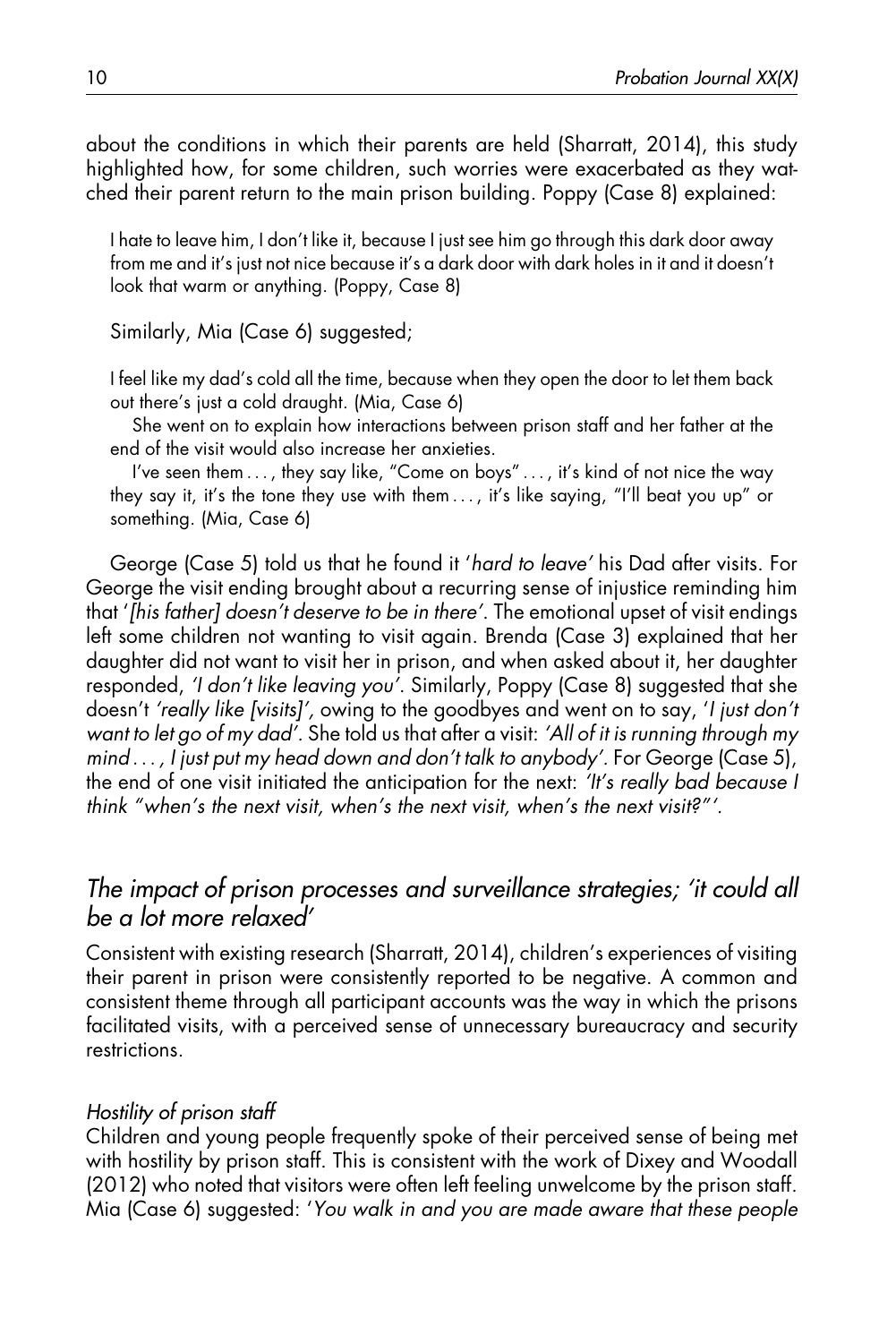[prison staff] are not your pals'. Bethany also spoke of her sense of being treated with hostility:

I didn't even have an in-date passport ... , getting into the prison, I was questioned. And they were so judgemental, the people that worked there ... , they were just quite arsey. (Bethany, Case 2)

Bethany was 18 at the time of interview and navigating the prison system independently as an adult found the process intimidating. As noted by Long et al. (2019), children visiting a parent in prison often experience reduced support as they transition to adulthood and argued for a more proactive approach to ensure they were are able to continue to visit their parent in custody without sudden obstacles.

Patrick (Case 10) spoke of feeling stigmatised by the prison during visits and expressed a sense that he was being judged for his father's actions:

We are treated more like a prisoner than the actual prisoners are. Walking in ... , your name gets shouted and you are told to queue, all orderly. And I'm like, "I didn't even do the fricking crime, mate. Why am I getting shouted at?" (Patrick, Case 10)

Light and Campbell (2006) describe the concept of 'guilt by association' which causes families of prisoners to feel less worthy owing to the actions of their family member in prison. Importantly, this can lead to families being less likely to access required support.

#### Lack of privacy and intimacy

The imposition of rules and regulations during contact led to further anxieties and frustrations. Ava (Case 9) told of enjoying the 'soft play' area when she visited her father. However, her father, David, spoke of the restriction on movement during visits:

I cannot move with her [daughter], so it was a bit awkward ... , she wants to run about and go and play with stuff and she's asking me to go with her. (David, Case 9)

The restriction on physical contact was also highlighted as a challenge of visits. Brenda (Case 3) suggested: 'You weren't allowed to hug them [daughters]'. Similarly, Kerry (Case 4) indicated:

You're not allowed to touch ..., there've got to be twenty screws to a room ..., staring ... , making sure you're not touching. (Kerry, Case 4)

Kerry also expressed how the lack of privacy permitted with consequent sense of surveillance impacted the quality of the visiting experience:

It annoys me ... , screws [prison officers] ... , they're just wandering past, I was always put on edge because there was one right behind us where we were sitting and one right here, and then one across there. (Kerry, Case 4)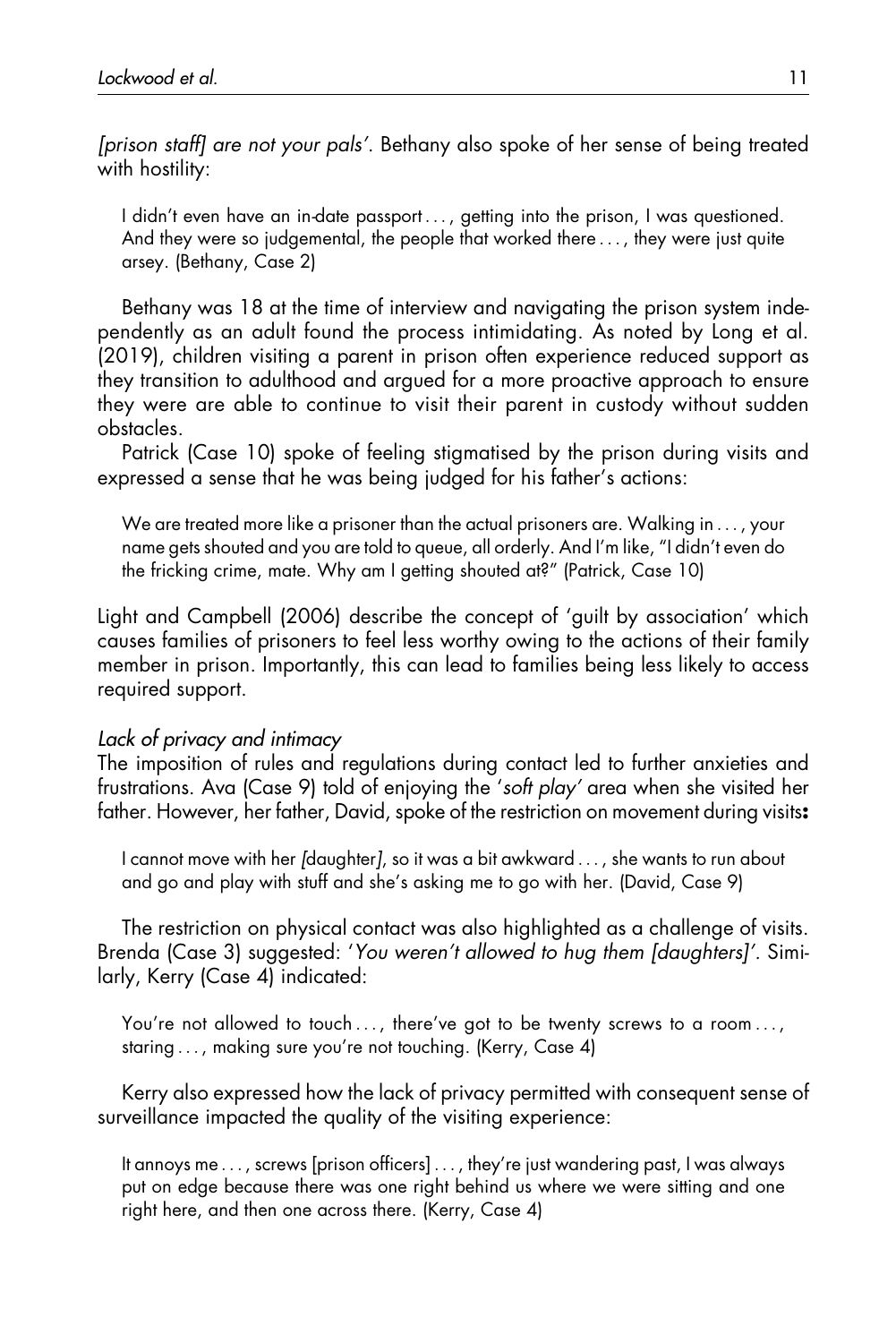Similarly, Mia (Case 6) suggested she felt that prison staff are constantly 'looking at you and actually looking at what you do'. Olly (Case 1) expressed his frustration at the intrusion of prison officers during visits who he referred to as 'creepy people' who were 'staring at them all the time' and detailed his response:

The officers that listen, you know, they can just go and shove themselves. I'm very smart about that. I keep them occupied. I'm always asking for juice or paper or something, even though I don't use it. Just to get them out of the way. (Olly, Case 1)

Zoe (Case 3) told of the detrimental impact on visits being in such close proximity to other visitors: 'I didn't like it [visits], because it was as if everybody was listening to you'. For Clare (Case 7), the close proximity to others was particularly challenging when she needed to speak to her father about something personal:

The visits are just horrible, because they're so cramped and you don't want to talk about things. When I went through that miscarriage, my dad was distraught ... , and on that visit, I felt as if they were extra close. (Clare, Case 7)

Recognising that her father was 'going to get bad news', Clare highlighted the need for 'space ... , a wee private room'. As noted by Alston-Smith (2017), delivering bad news can be difficult during a visit; with good news equally challenging to share knowing family members are unable to be part of it. The visiting experience is therefore often tense, with communication awkward, artificial and stilted.

#### Discussion and conclusion

Previous research has highlighted the importance of prison visits; yet, as noted by Hutton (2016) such research has tended to focus on visits in relation to their capacity to influence successful resettlement and reduce reoffending. Although there are exceptions (Flynn, 2014; Jones et al. 2013; Sharratt, 2014), the lived experience of prison visits, particularly, those of children visiting a parent in prison, is limited. Given the significance of prison visits for those residing in the prison and those visiting, and the dearth of literature in relation to the Scottish context, this research has served to address gaps in existing knowledge.

Consistent with existing research, the wider study from which this paper draws identified the complex needs and multiple disadvantages experienced by children with a parent in custody and their families (Long et al., 2019). In particular, this paper has highlighted the way in which mental health issues and the additional needs of both the parent in prison and visiting children can have significant implications for managing and maintaining contact during custody. The visiting environment with increased and often sudden noise was identified as problematic. Allely (2015) has noted that for those with sensory sensitivities, the prison environment can be particularly challenging. The prevalence of sensory sensitivities, such as autism and PTSD, within the prison population is unknown; however, research indicates that figures are higher than the general population (Facer-Irwin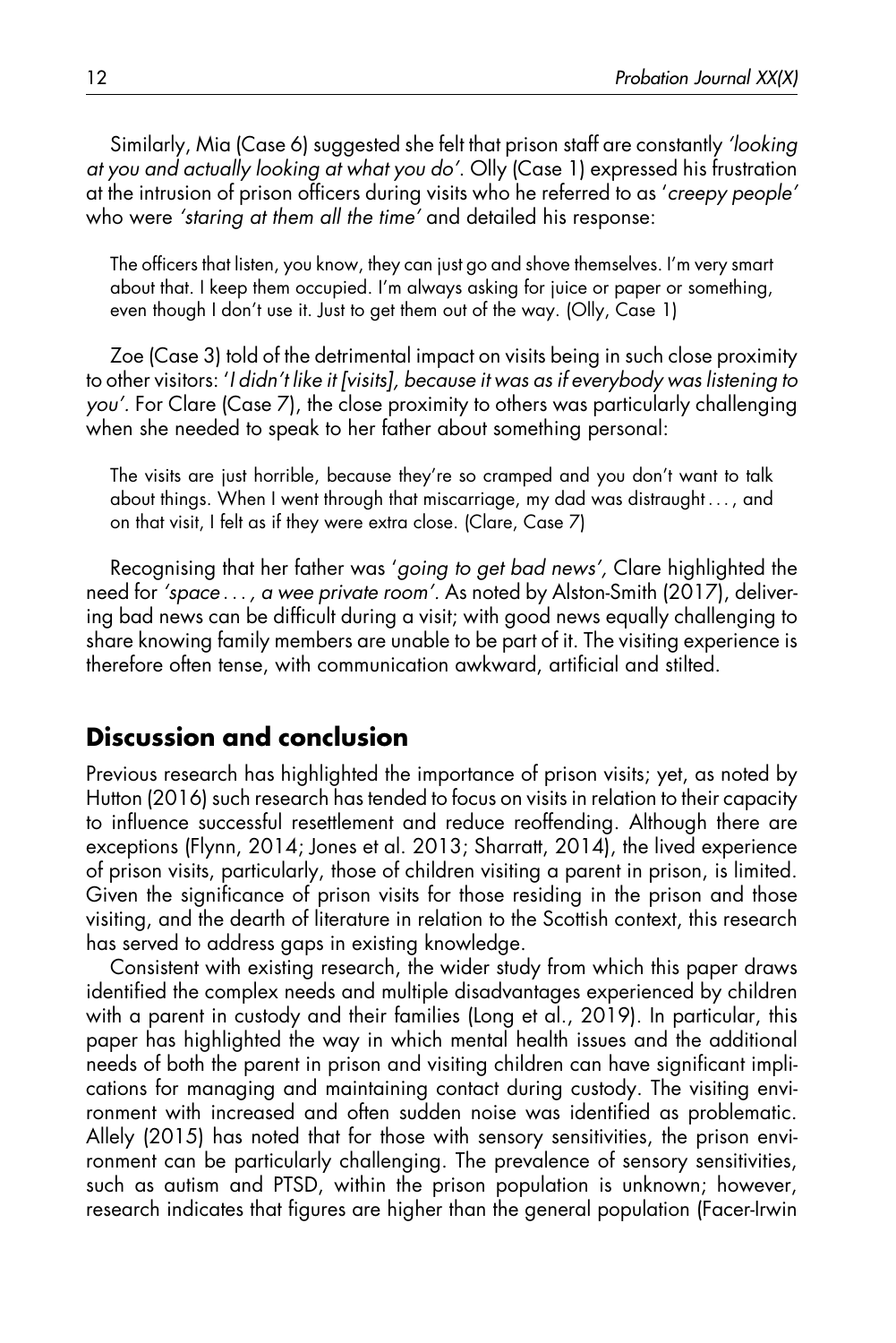et al., 2019; Fazio et al., 2012; King and Murphy, 2014). Such prisoners are more likely to have unique and complex needs (Allely, 2015). In relation to the Scottish context, Slokan (2019) identified gaps in prison staff's understanding of sensory sensitivities and ability to translate any existing knowledge into daily practices. The necessity for prison officer training in Scotland has been identified in existing literature (Robinson et al., 2012); policy recommendations (NHSGCC, 2014); and prioritised by Government (Scottish Government, 2018). Although this body of work highlights the challenges of those with sensory sensitivities in relation to rehabilitation, a more proactive approach to protecting the rights and well-being of children with and/or visiting a parent with complex needs is required and therefore, further research exploring this specific issue is required to develop understanding, awareness and appropriate policy and practice.

Equally, specific challenges were highlighted for adolescents and young adults visiting a parent in custody. Flynn (2014) notes there is limited research that focuses on the distinctive needs or experiences of adolescents; yet they can feel the burden of parental imprisonment more greatly, often having to fend for themselves or care for younger siblings. As children progress towards adulthood, they may have more autonomy over visits, able to express opinions and not have contact regulated by their carers (Poehlmann et al., 2010). However, identified in this research, young people often had more negative visiting experiences; this was frequently owing to prison environmental factors, such as staff attitudes, leaving some young people feeling stigmatised; and surveillance strategies, limiting intimacy and privacy, especially where sensitive issues related to the transition to adulthood, needed to be discussed. Although representing a small part of our sample, several of the young people in this study had no or irregular visits with their parent in prison. As noted by Flynn (2014) adolescents are less likely to visit their parent in prison; therefore, further research is needed to explore the specific needs of this group.

Complex emotional responses to visits were expressed by children visiting their parent in prison. Although longed for, visits also caused much distress. Children and young people could be left feeling abandoned, rejected or confused when contact was inconsistent or less successful. This was particularly pertinent for those who had fragmented relationships with their parent in prison and equally those transitioning to adulthood that may have limited support in the community. Visit endings were particularly difficult, and in contrast to existing research indicating that visits reassure children of their parents' well-being (Sharratt, 2014), concerns about their parent in prison were heightened as children watched their parent return to the main body of the prison. The need for more structured support for children visiting a parent in prison is highlighted throughout the paper, both to prepare for visits and to manage and process emotions afterwards. In 2017, the Scottish Government dedicated £1.8 million towards the develop of new and existing prison visitor centres (Scottish Government, 2017b). Consequently, visitor centres are now available in most prisons in Scotland (Families Outside, 2017). Such facilities are key to creating a more welcoming and supportive environment (Woodall and Kinsella, 2018); and are a critical resource for reaching some of Scotland's most vulnerable families. However, the emotional response to visits often remain long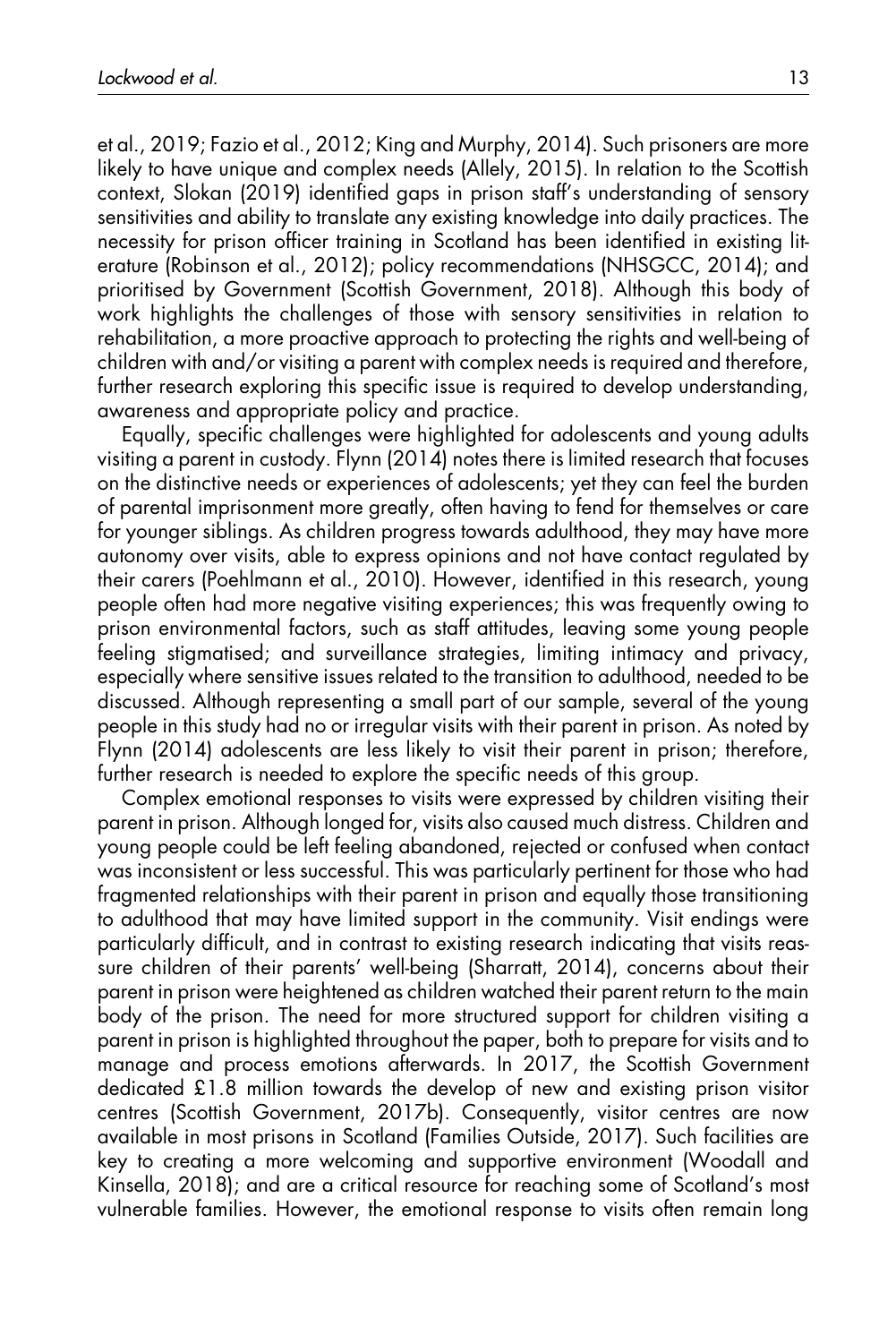after exiting the prison boundaries, with some children isolating themselves or struggling to reintegrate back into their normal routines. Funding for communitybased interventions providing ongoing emotional support is essential. Equally, as discussed by Long et al. (2019), children can derive much support from their peers, especially those with similar experiences, yet for children of prisoners, this remains an untapped resource. As an academic and practitioner working with children with a parent in prison, Brookes (2020) highlights that peer support facilitates an 'intrinsic understanding' and has the potential to build resilience in children. Further exploration of this support as a resource is therefore merited.

Children, young people and their families also expressed a longing for activities during visits, including increased play opportunities to disrupt the monotony and provide more meaningful interaction with their parent. The challenges of facilitating such opportunities within a prison environment focused on risk are recognised. However, existing research indicates that play is important for children, serving to address many of their physical, mental and emotional needs (Woodall and Kinsella, 2017). For children visiting a parent in prison, the closer engagement and interaction facilitated through play can help to replicate the family dynamic of the home environment; and the physical contact enables the maintenance of emotional bonds (Woodall and Kinsella, 2017). Equally, play can enable a sense of agency, which is often denied in a prison environment where structure is imposed rather than negotiated (Wragg, 2016). More child-friendly visiting environments can be effective at protecting children's emotional well-being, maintaining existing positive parent-child relationships and rebuilding fractured ones (Sharratt, 2014). Although child visits, with a more relaxed nature and play-orientated were mentioned and appreciated by participants, these are often limited in frequency and availability; therefore, ways of incorporating aspects of these interventions with a focus on play and meaningful interaction into standard visits are warranted.

Prison regimes featured heavily as a challenge to positive visiting experiences, including frustration with search procedures, hostility of prison staff and what was perceived to be unnecessary and disproportionate levels of surveillance. The Farmer Review (2017, 2019) has brought increased attention to the importance of strengthening prisoners' family ties through contact during custody; however, the demands of prison security often lead to stricter visiting conditions. Consequently, discordance exists between prison service rhetoric and the reality of the visiting experience.

The global Covid-19 pandemic of 2020 has had a further detrimental impact on contact between prisoners and their families, with visits temporarily cancelled. However, innovative practices have been implemented in some prisons in the UK (and globally) to facilitate contact, including video visits and prisoner mobile phones (Scotland). An opportunity for meaningful reform has therefore emerged. A critical and reflective approach is required to review the facilitation of visits to ensure contact does not continue to cause further harm and are conducive to, rather than impeding, quality parent–child contact. In line with UK and international counterparts the development of overnight visiting facilities in Scotland would serve to address some of the difficulties highlighted within this paper. Such facilities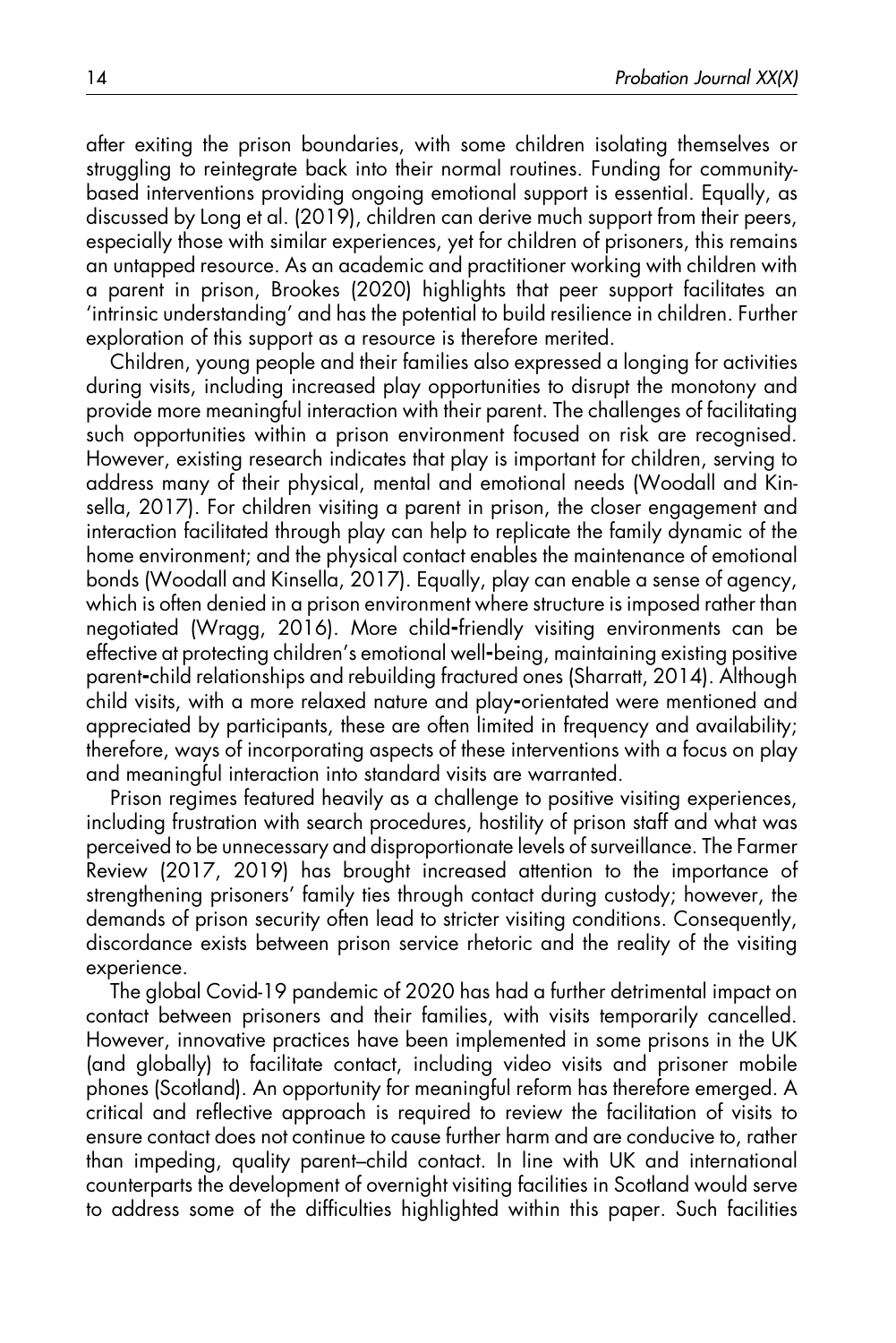mitigate some of the challenges and limitations of the resources involved for families in facilitating shorter visits; and can provide smaller and quieter visiting spaces in more natural settings, with increased opportunity for meaningful interaction with minimal intrusion from prison staff.

Owing to the small sample of the present study and the small geographical area covered, some limitations are identified. Contrary to existing data, visiting was relatively high across the sample with shorter travel times than identified in the literature review. This is likely owing to the study focus being within and around the Glasgow area. A wider piece of research is therefore needed to explore and compare the potential variability of visiting experiences across the Scottish prison estate. Equally, further research is essential to understand the needs and experiences of children not visiting their parent in prison.

#### Acknowledgements

We would like to thank the children, young people, families and professionals who shared their stories with us.

#### Declaration of conflicting interests

The author(s) declared no potential conflicts of interest with respect to the research, authorship, and/or publication of this article.

#### Funding

The author(s) disclosed receipt of the following financial support for the research, authorship, and/or publication of this article: This research was supported by NHS Greater Glasgow and Clyde – GGC0472.

#### ORCID iD

Kelly Lockwood **b** <https://orcid.org/0000-0003-3818-1399>

#### References

- Allely C (2015) Autism spectrum disorders in the criminal justice system: police interviewing, the courtroom and the prison environment. Recent Advances in Autism, SM Group, pp. 1–13.
- Alston-Smith S (2017) 'Visiting time: a tale of two prisons': a practitioner perspective. Probation Journal 64(1): 56–61.
- Ansbro M (2014) Probation officers and child protection work: What does 'think family' look like in practice? Probation Journal 61(4): 381–396.
- Booth N (2020) Maintaining family ties: how family practices are renegotiated to promote mother-child contact. In: Lockwood K (ed.), Mothering from the Inside: Research on Mothering and Imprisonment. Bingley: Emerald Publishing, pp. 31–48.
- Brookes L (2018) Why we need to listen to children of prisoners. European Journal of Education, Research, Development & Policy 53(3): 271–274.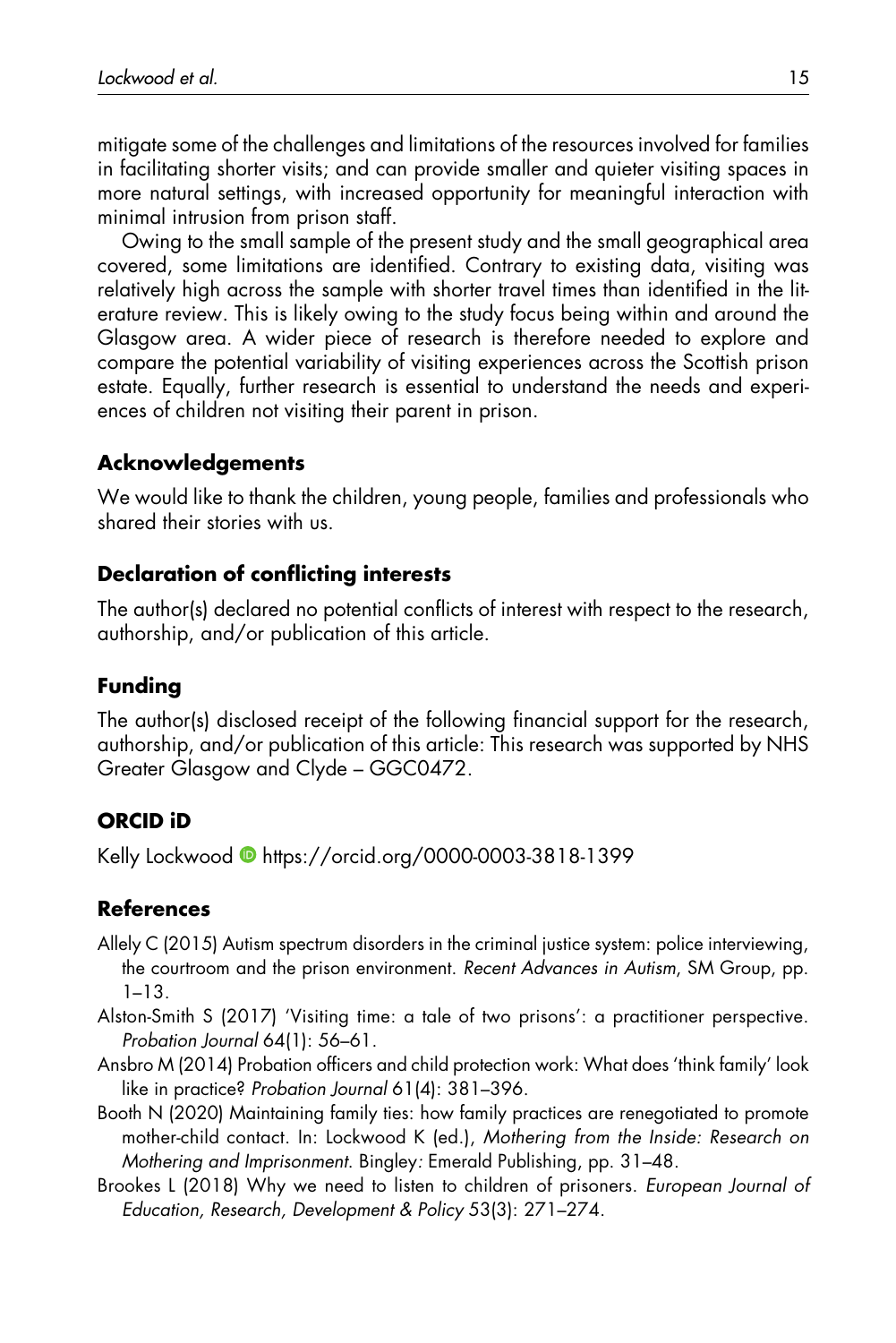- Brookes L (2020) Practical support for children with a mother in prison. Reflections from a practitioner. In: Lockwood K (ed.), Mothering from the Inside: Research on Mothering and Imprisonment. Bingley: Emerald Publishing, pp. 163–180.
- Casey-Acevedo K and Bakken T (2002) Visiting women in prison who visits and who cares? Journal of Offender Rehabilitation 34(3): 67–83.
- de Motte C, Bailey D and Ward J (2012) 'How does prison visiting affect female offenders' mental health?' Implications for education and development. The Journal of Mental Health Training, Education and Practice 7(4): 170–179.
- Dixey R and Woodall J (2012) The significance of 'the visit' in an English category-B prison: views from prisoners, prisoners' families and prison staff. Community, Work & Family 5(1): 29–47.
- Eurochips (2006) Children of imprisoned parents. European perspectives on good practice. Eurochips. Available at: [http://childrenofprisoners.eu/wp-content/uploads/](http://childrenofprisoners.eu/wp-content/uploads/2016/01/Children-of-Imprisoned-Parents-European-Perspectives-on-Good-Practice.pdf) [2016/01/Children-of-Imprisoned-Parents-European-Perspectives-on-Good-Practice.](http://childrenofprisoners.eu/wp-content/uploads/2016/01/Children-of-Imprisoned-Parents-European-Perspectives-on-Good-Practice.pdf) [pdf](http://childrenofprisoners.eu/wp-content/uploads/2016/01/Children-of-Imprisoned-Parents-European-Perspectives-on-Good-Practice.pdf).
- Facer-Irwin E, Blackwood N, Bird A, et al. (2019) PTSD in prison settings: a systematic review and meta-analysis of comorbid mental disorders and problematic behaviours. PLoS One 14(9): e0222407.
- Farrington D, Coid J and Murray J (2009) Family factors in the intergenerational transmission of offending. Criminal Behaviour and Mental Health 19(2): 109–124.
- Farmer L (2017) The importance of strengthening prisoners' family ties to prevent reoffending and reduce intergenerational crime. Available at: [https://assets.publishing.service.gov.](https://assets.publishing.service.gov.uk/government/uploads/system/uploads/attachment_data/file/642244/farmer-review-report.pdf) [uk/government/uploads/system/uploads/attachment\\_data/file/642244/farmer](https://assets.publishing.service.gov.uk/government/uploads/system/uploads/attachment_data/file/642244/farmer-review-report.pdf)[review-report.pdf](https://assets.publishing.service.gov.uk/government/uploads/system/uploads/attachment_data/file/642244/farmer-review-report.pdf).
- Farmer L (2019) The importance of strengthening female offenders' family and other relationships to prevent reoffending and reduce intergenerational crime. Available at: [https://www.gov.uk/government/publications/farmer-review-for-women.](https://www.gov.uk/government/publications/farmer-review-for-women)
- Fazio RL, Pietz CA and Denney RL (2012) An estimate of the prevalence of Autism-spectrum disorders in an incarcerated population. Open Access Journal of Forensic Psychology 4: 69–80.
- Flynn C (2014) Getting there and being there: visits to prisons in Victoria the experiences of women prisoners and their children. Probation Journal 61(2): 176–191.
- Higgenbotham M (2007) Do Not Pass Go: Travel Links to Scottish Prisons. Edinburgh: Families Outside.
- Howard League for Scotland (2015) January 2015 Scottish prison population. Available at: [http://howardleague.scot/tags/prison-population.](http://howardleague.scot/tags/prison-population)
- Hutton M (2016) Visiting time: a tale of two prisons. Probation Journal 63(3): 347–361.
- Jones A, Gallagher B, Manby M, et al. (2013) Children of Prisoners: Interventions and Mitigations to Strengthen Mental Health. Huddersfield: University of Huddersfield.
- King C and Murphy GH (2014) A systematic review of people with autism spectrum disorder and the criminal justice system. Journal of Autism and Developmental Disability 44: 2717–2733.
- Light R and Campbell B (2006) Prisoner's families: still forgotten victims? Journal of Social Welfare & Family Law 28(3–4): 297–308.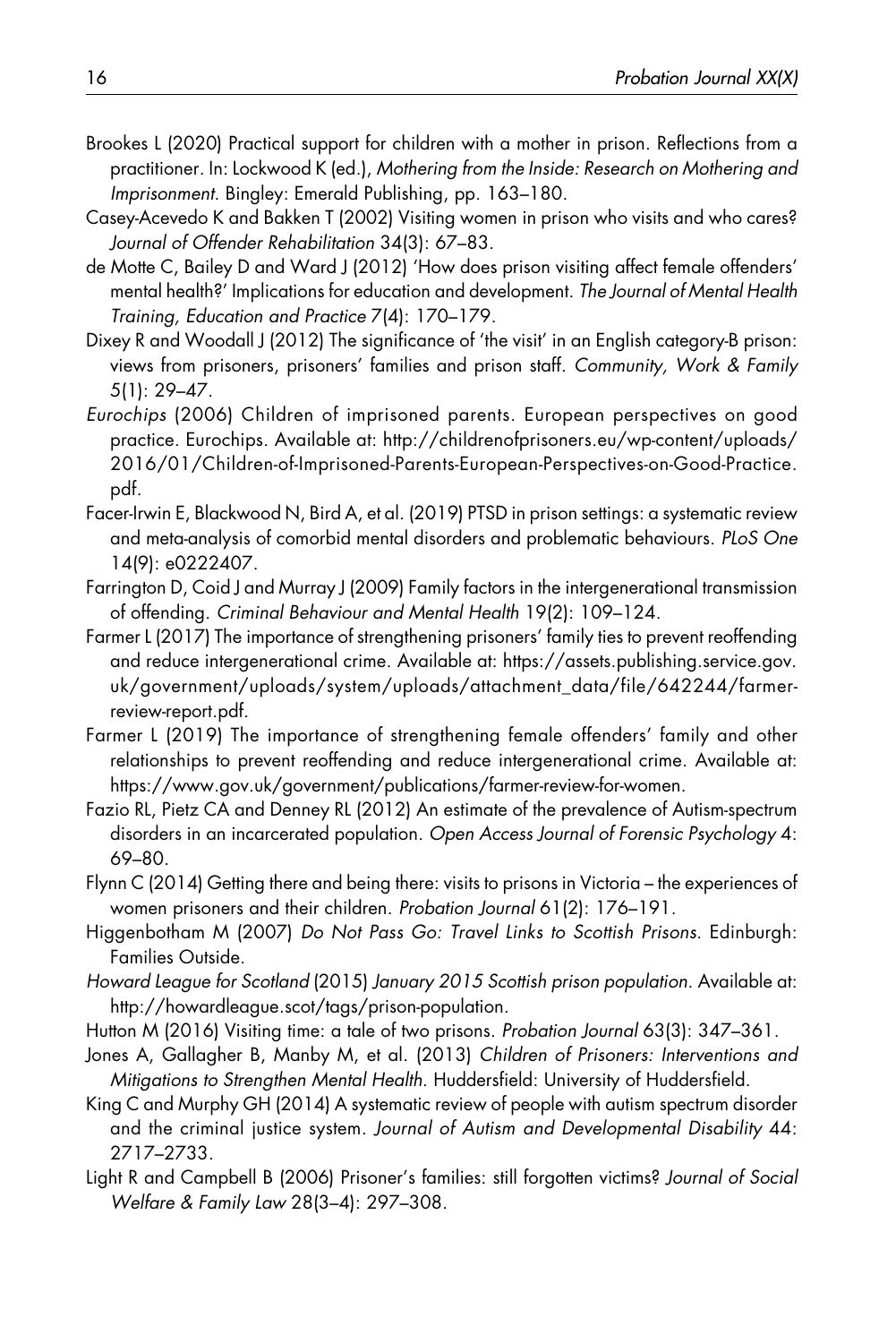- Lockwood K (2018) Disrupted mothering: narratives of mothers in prison. In: Taylor T and Bloch K (eds) Marginalised Mothers, Mothering from the Margins. London: Emerald Publishing, pp. 157–173.
- Lockwood K and Raikes B (2016) A difficult disclosure: the dilemmas faced by families affected by parental imprisonment regarding what information to share. In: Reeves C (ed.), Experiencing Imprisonment: Research on the Experience of Living and Working in Carceral Institution. London: Routledge, pp. 230–247.
- Long T, Lockwood K, Loucks N, et al. (2019) Constructive Connections: Building Resilience of Families Affected by the Justice System: A Research Project for NHS Greater Glasgow and Clyde. Salford: University of Salford.
- Loucks N (2012) Prisons: Where DOESN'T the community come in? Prison Service Journal 204: 42–50.
- McCarthy D and Adams M (2017) Prison visitation as human 'right' or earned 'privilege'? The differing tales of England/Wales and Scotland. Journal of Social Welfare and Family Law 39(4): 403–416.
- McGinley M and Jones C (2018) Growing up with parental imprisonment: children's experiences of managing stigma, secrecy and shame. Practice 30(5): 341–357.
- Moran D and Disney T (2019) Prison visitation as accessible engagement: encounters, bystanders, performance and inattention. In: Hutton M and Moran D (eds) The Handbook for Prisoners' Families. Basingstoke: Palgrave, pp. 273–294.
- Murray J (2005) The effects of imprisonment on families of prisoners. In: Liebling AM and Maruna S (eds) The Effects of Imprisonment. Devon: Willan, pp. 442–462.
- Murray J, Farrington DP and Sekol I (2012) Children's antisocial behaviour, mental health, drug use, and educational performance after parental incarceration: a systematic review and meta-analysis. Psychological Bulletin 138(2): 175–210.
- NHS Greater Glasgow and Clyde (NHSGCC) (2014) Prison Health Care Project for People with Learning Disability. Glasgow: NHS Greater Glasgow and Clyde.
- Parkes A and Donson F (2018) Developing a child's right to effective contact with a father in prison – an Irish perspective. Child Care in Practice 24(2): 148–163.
- Perry S (2016) Hidden sentences: supporting the children of prisoners. Community Pract 89(7): 24–25, 27.
- Phillips SD, Burns BJ, Wagner HR, et al. (2002) Parental incarceration among adolescents receiving mental health services. Journal of Child and Family Studies 11(4): 385–399.
- Phillips S and Erkanli A (2008) Differences in patterns of maternal arrest and the parent, family, and child problems encountered in working with families. Children and Youth Services Review 30: 157–172.
- Poehlmann J (2005) Incarcerated mothers' contact with children, perceived family relationships, and depressive symptoms. Journal of Family Psychology 19(3): 50–357.
- Poehlmann J, Dallaire D, Booker Loper A, et al. (2010) Children's contact with their incarcerated parents: research findings and recommendations. American Psychology 65(6): 575–598.
- Prison Reform Trust (2010) Bromley Briefings; Prison Factfile. Available at: [http://www.](http://www.prisonreformtrust.org.uk/uploads/documents/FactFileJuly2010.pdf) [prisonreformtrust.org.uk/uploads/documents/FactFileJuly2010.pdf.](http://www.prisonreformtrust.org.uk/uploads/documents/FactFileJuly2010.pdf)
- Raikes B and Lockwood K (2011) Mothering from the inside: a small-scale evaluation of Acorn House, an overnight child contact facility at HMP Askham Grange. Prison Service Journal 194: 19–26.